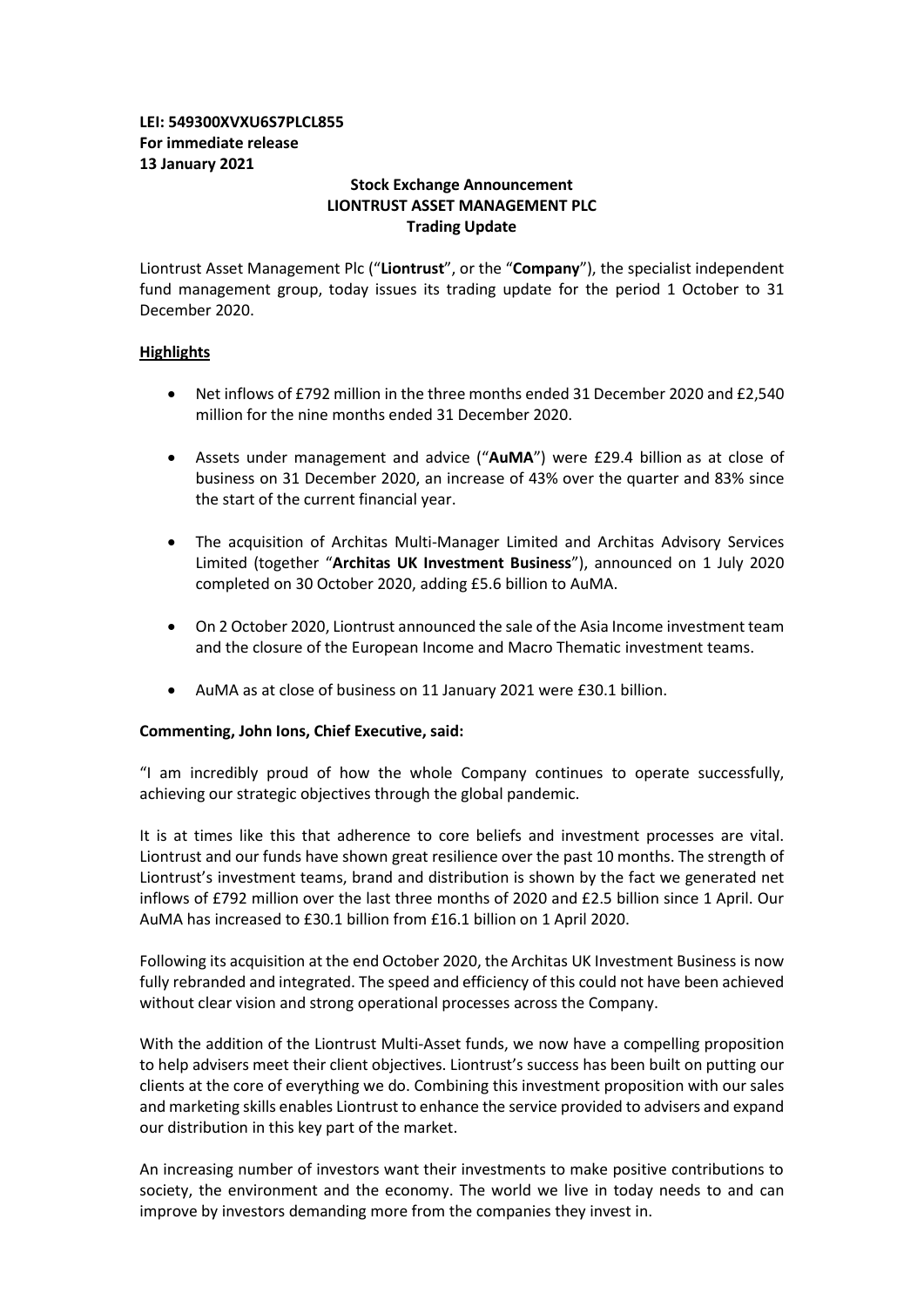Our Sustainable Investment team will have been successfully engaging with the companies they invest in for 20 years in February 2021. Over the past two decades, the team have demonstrated the ability of their investment process to outperform mainstream funds and the impact of their funds on sustainable development.

Asset managers have an important role to play in the economy supporting businesses through the pandemic and the economic recovery to follow. Working with innovative companies to allocate capital towards a positive outcome will continue to deliver products and services that benefit the economy and society.

I am confident that Liontrust will maintain its growth because of the Company's continued focus, our six excellent investment teams, diversification across funds and distribution markets, strong brand and first-class service."

### **Assets under management and advice**

On 31 December 2020, our AuMA stood at £29,428 million and were broken down by type and process as follows:

| <b>Process</b>           | Total  | <b>Institutional</b> | <b>UK Retail</b> | <b>Multi-Asset</b>       | <b>Offshore</b>          |
|--------------------------|--------|----------------------|------------------|--------------------------|--------------------------|
|                          | (£m)   | (f.m)                | (fm)             | (f.m)                    | (f.m)                    |
| Sustainable Investment   | 9,278  | 130                  | 8.425            | $\overline{\phantom{0}}$ | 723                      |
| Economic Advantage       | 8,338  | 278                  | 7,750            |                          | 310                      |
| Multi-Asset              | 7,101  | -                    | ۰                | 7.101                    | $\overline{\phantom{a}}$ |
| Global Equity            | 2,686  | 195                  | 2,491            |                          | ٠                        |
| <b>Cashflow Solution</b> | 1,201  | 806                  | 340              |                          | 55                       |
| Global Fixed Income      | 824    | -                    | 340              |                          | 484                      |
| <b>Total</b>             | 29,428 | 1.409                | 19,346           | 7.101                    | 1,572                    |

Note: AuMA for the Liontrust Asia Income Fund is excluded as the fund is in the process of being transferred to Somerset Capital Management LLP. AuMA for the European Income team is included in Cashflow Solution investment team AuMA and Macro Thematic team AuMA is included in Global Equity investment team and Economic Advantage investment team AuMA.

AuMA as at close of business on 11 January 2021 were £30,101 million.

### **Flows**

The net inflows over the three months to 31 December 2020 are £792 million (2019: £836 million). A reconciliation of fund flows and AuMA over the three monthsto 31 December 2020 is as follows:

|                                                                       | Total<br><u>(£m)</u> | <b>Institutional</b><br><u>(£m)</u> | <b>UK Retail</b><br><u>(£m)</u> | <b>Multi-Asset</b><br><u>(fm)</u> | <b>Offshore</b><br><u>(£m)</u> |
|-----------------------------------------------------------------------|----------------------|-------------------------------------|---------------------------------|-----------------------------------|--------------------------------|
| Opening AuMA - 1 October 2020 <sup>1</sup>                            | 20,598               | 1,170                               | 17.288                          | 963                               | 1,177                          |
| Net flows                                                             | 792                  | 93                                  | 382                             | 41                                | 276                            |
| Market and Investment performance<br>Acquisition of AuMA <sup>2</sup> | 2.421<br>5,617       | 146<br>۰                            | 1,676                           | 480<br>5,617                      | 119<br>۰                       |
| Closing AuMA - 31 December 2020                                       | 29,428               | 1.409                               | 19,346                          | 7,101                             | 1,572                          |

The net inflows over the nine months to 31 December 2020 are £2,540 million (2019: £2,203 million). A reconciliation of fund flows and AuMA over the nine months to 31 December 2020 is as follows:

| Total | <b>Institutional</b> | <b>UK Retail</b> | Multi-Asset | <b>Offshore</b> |
|-------|----------------------|------------------|-------------|-----------------|
| (£m)  | (£m)                 | (f.m)            | (£m)        | (f.m)           |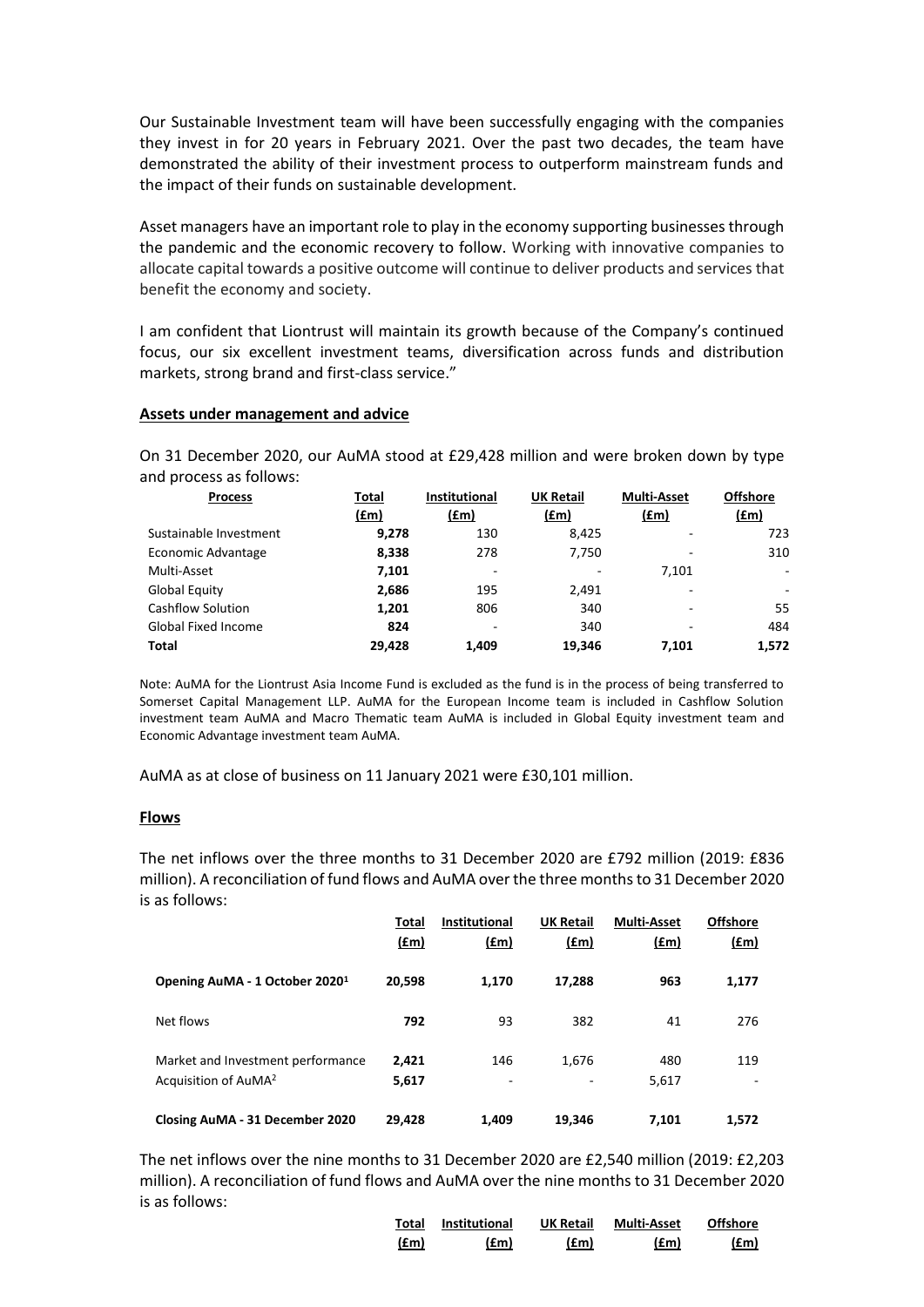| Opening AuMA - 1 April 2020                                                         | 16,078         | 988      | 13.275        | 840          | 975         |
|-------------------------------------------------------------------------------------|----------------|----------|---------------|--------------|-------------|
| Net flows                                                                           | 2.540          | 143      | 1.989         | 69           | 339         |
| Market and Investment performance<br>Acquisition/(Disposal) of AuMA <sup>1, 2</sup> | 5.290<br>5,520 | 278<br>٠ | 4.164<br>(82) | 575<br>5,617 | 273<br>(15) |
| Closing AuMA - 31 December 2020                                                     | 29,428         | 1.409    | 19.346        | 7.101        | 1.572       |

<sup>1</sup> The sale of the Asia Income investment team was announced on 2 October 2020 reducing AuMA by £97 million and is included in "Opening AuMA - 1 October 2020" for the net flows for the 3 months ended 31 December 2020 and is included in "Acquisition/(Disposal) of AuMA" for the net flows for the 9 months ended 31 December 2020.

<sup>2</sup> AuMA and is included in "Acquisition/(Disposal) of AuMA" for the net flows for the 3 months and the 9 months ended 31 December 2020.

## **UK Retail Fund Performance (Quartile ranking)**

|                                        | <b>Quartile ranking</b><br>$-Since$<br>Launch/Manager<br><b>Appointed</b> | <b>Quartile</b><br>ranking -<br>5 year | <b>Quartile</b><br>ranking - 3<br>year | <b>Quartile</b><br>ranking -<br>1 year | Launch Date/<br><b>Manager</b><br><b>Appointed</b> |
|----------------------------------------|---------------------------------------------------------------------------|----------------------------------------|----------------------------------------|----------------------------------------|----------------------------------------------------|
| <b>Economic Advantage funds</b>        |                                                                           |                                        |                                        |                                        |                                                    |
| Liontrust UK Growth Fund               | 1                                                                         | $\mathbf{1}$                           | $\overline{2}$                         | 3                                      | 25/03/2009                                         |
| Liontrust Special Situations Fund      | $\mathbf{1}$                                                              | $\mathbf{1}$                           | $\mathbf{1}$                           | $\mathbf{1}$                           | 10/11/2005                                         |
| Liontrust UK Smaller Companies<br>Fund | $\mathbf{1}$                                                              | $\mathbf{1}$                           | 1                                      | $\mathbf{1}$                           | 08/01/1998                                         |
| Liontrust UK Micro Cap Fund            | $\mathbf{1}$                                                              |                                        | $\mathbf{1}$                           | $\mathbf{1}$                           | 09/03/2016                                         |
| <b>Sustainable Future funds</b>        |                                                                           |                                        |                                        |                                        |                                                    |
| Liontrust Monthly Income Bond<br>Fund  | $\overline{2}$                                                            | 3                                      | 4                                      | 4                                      | 12/07/2010                                         |
| Liontrust SF Managed Growth Fund       | $\mathbf{1}$                                                              | $\mathbf{1}$                           | $\mathbf{1}$                           | $\mathbf{1}$                           | 19/02/2001                                         |
| Liontrust SF Corporate Bond Fund       | $\overline{2}$                                                            | $\overline{2}$                         | 3                                      | 3                                      | 20/08/2012                                         |
| Liontrust SF Cautious Managed<br>Fund  | $\mathbf{1}$                                                              | $\mathbf{1}$                           | $\mathbf{1}$                           | $\mathbf{1}$                           | 23/07/2014                                         |
| Liontrust SF Defensive Managed<br>Fund | $\mathbf{1}$                                                              | $\mathbf{1}$                           | $\mathbf{1}$                           | $\mathbf{1}$                           | 23/07/2014                                         |
| Liontrust SF European Growth Fund      | $\mathbf{1}$                                                              | $\mathbf{1}$                           | $\mathbf{1}$                           | $\mathbf{1}$                           | 19/02/2001                                         |
| Liontrust SF Global Growth Fund        | 3                                                                         | $\mathbf{1}$                           | $\mathbf{1}$                           | $\mathbf{1}$                           | 19/02/2001                                         |
| Liontrust SF Managed Fund              | $\mathbf{1}$                                                              | $\mathbf{1}$                           | $\mathbf{1}$                           | $\mathbf{1}$                           | 19/02/2001                                         |
| Liontrust UK Ethical Fund              | $\overline{2}$                                                            | $\mathbf{1}$                           | $\mathbf{1}$                           | $\mathbf{1}$                           | 01/12/2000                                         |
| Liontrust SF UK Growth Fund            | $\overline{2}$                                                            | $\mathbf{1}$                           | 1                                      | $\mathbf{1}$                           | 19/02/2001                                         |

**Global Equity funds3**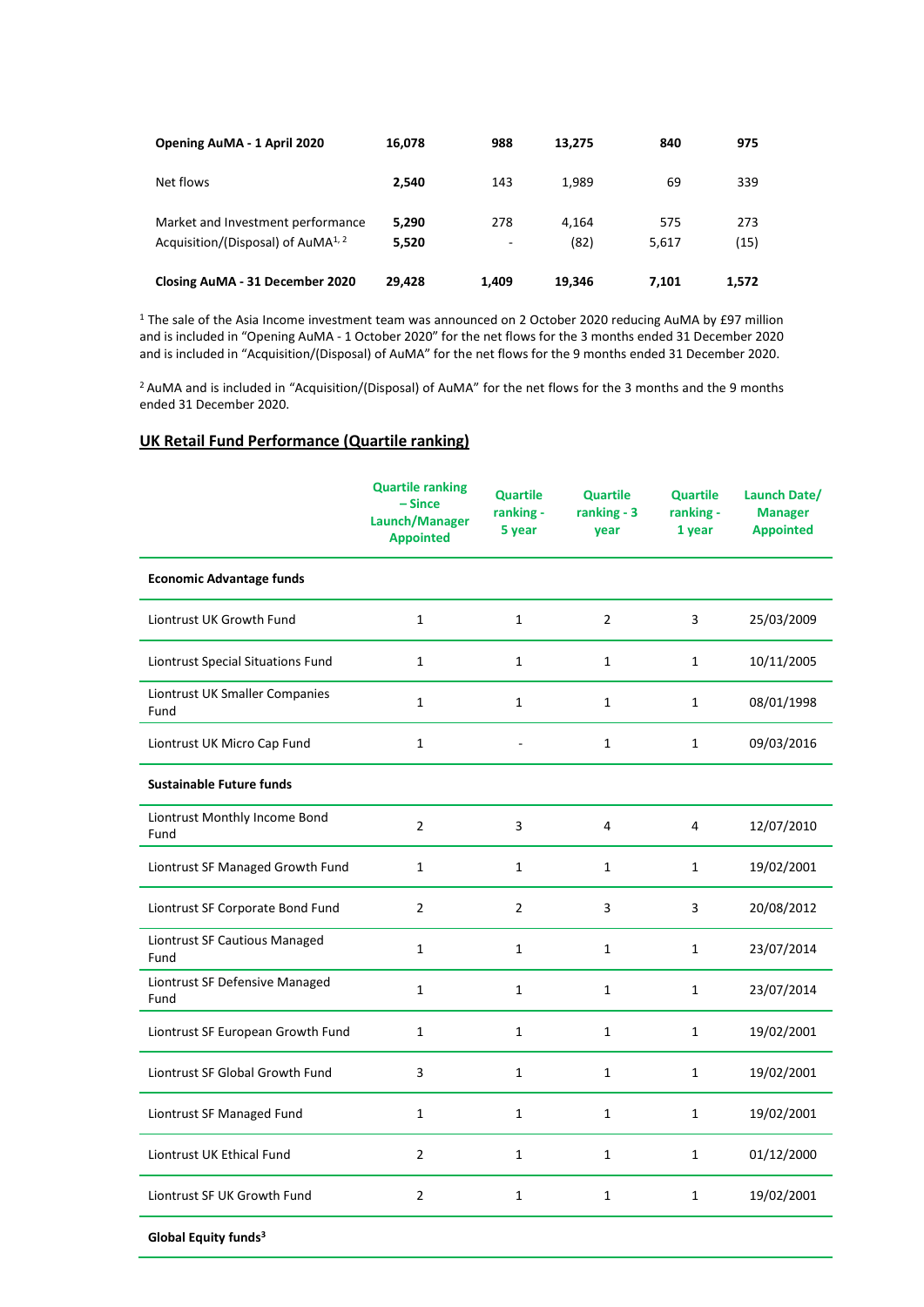| Liontrust Balanced Fund                    | $\mathbf{1}$   | $\mathbf{1}$   | $\mathbf{1}$   | $\mathbf{1}$   | 31/12/1998 |
|--------------------------------------------|----------------|----------------|----------------|----------------|------------|
| Liontrust China Fund                       | 4              | 3              | 4              | 3              | 31/12/2004 |
| Liontrust Emerging Market Fund             | 3              | $\overline{2}$ | $\overline{2}$ | $\overline{2}$ | 30/09/2008 |
| Liontrust European Opportunities<br>Fund   | $\overline{2}$ | 4              | 4              | 4              | 29/11/2002 |
| Liontrust Global Smaller Companies<br>Fund | $\mathbf{1}$   | $\mathbf{1}$   | $\mathbf{1}$   | $\mathbf{1}$   | 01/07/2016 |
| Liontrust Global Alpha Fund                | $\mathbf{1}$   | $\mathbf{1}$   | $\mathbf{1}$   | $\mathbf{1}$   | 31/12/2001 |
| Liontrust Global Dividend Fund             | $\mathbf{1}$   | $\mathbf{1}$   | $\mathbf{1}$   | $\mathbf{1}$   | 20/12/2012 |
| Liontrust Global Equity Fund               | $\mathbf{1}$   | $\mathbf{1}$   | $\mathbf{1}$   | $\mathbf{1}$   | 31/12/2001 |
| Liontrust Global Technology Fund           | $\overline{2}$ | $\overline{2}$ | $\mathbf{1}$   | 3              | 15/12/2015 |
| Liontrust Income Fund                      | $\mathbf{1}$   | $\mathbf{1}$   | $\mathbf 1$    | $\mathbf{1}$   | 31/12/2002 |
| Liontrust Japan Equity Fund                | $\overline{2}$ | $\overline{2}$ | 3              | 2              | 22/06/2015 |
| Liontrust Japan Opportunities Fund         | $\mathbf{1}$   | 4              | 4              | 4              | 30/09/2002 |
| Liontrust US Income Fund                   | 4              | 3              | 4              | 4              | 30/09/2010 |
| Liontrust US Opportunities Fund            | $\mathbf{1}$   | $\mathbf{1}$   | $\mathbf{1}$   | $\mathbf{1}$   | 31/12/2002 |
| <b>Cashflow Solution funds</b>             |                |                |                |                |            |
| Liontrust European Growth Fund             | $\mathbf{1}$   | $\mathbf{1}$   | $\mathbf{1}$   | $\mathbf{1}$   | 15/11/2006 |
| Liontrust Global Income Fund               | $\mathsf{3}$   | 3              | 3              | 3              | 03/07/2013 |
| <b>Global Fixed Income funds</b>           |                |                |                |                |            |
| Liontrust Strategic Bond Fund              | 2              |                |                | 3              | 08/05/2018 |

Source: Financial Express to 31 December 2020 as at 7 January 2021, bid-bid, total return, net of fees, based on primary share classes. The Liontrust Asia Income Fund and funds previously managed by the European Income and Macro Thematic investment teams are excluded. Past performance is not a guide to future performance, investments can result in total loss of capital. The above funds are all UK authorised unit trusts or UK authorised ICVCs (primary share class).

<sup>3</sup> Liontrust Latin America Fund, Liontrust Russia Fund and Liontrust India Fund are not included as they are in IA sectors that are not rankable (e.g. Specialist and Unclassified) as it would not be a fair comparison to make.

### **For further information please contact:**

### **Liontrust Asset Management Plc (Tel: 020 7412 1700, Website: liontrust.co.uk)**

John Ions: Chief Executive Vinay Abrol: Chief Financial Officer & Chief Operating Officer Simon Hildrey: Chief Marketing Officer David Boyle: Head of Corporate Development

### **N+1 Singer Advisory LLP (Tel: 020 7496 3000)**